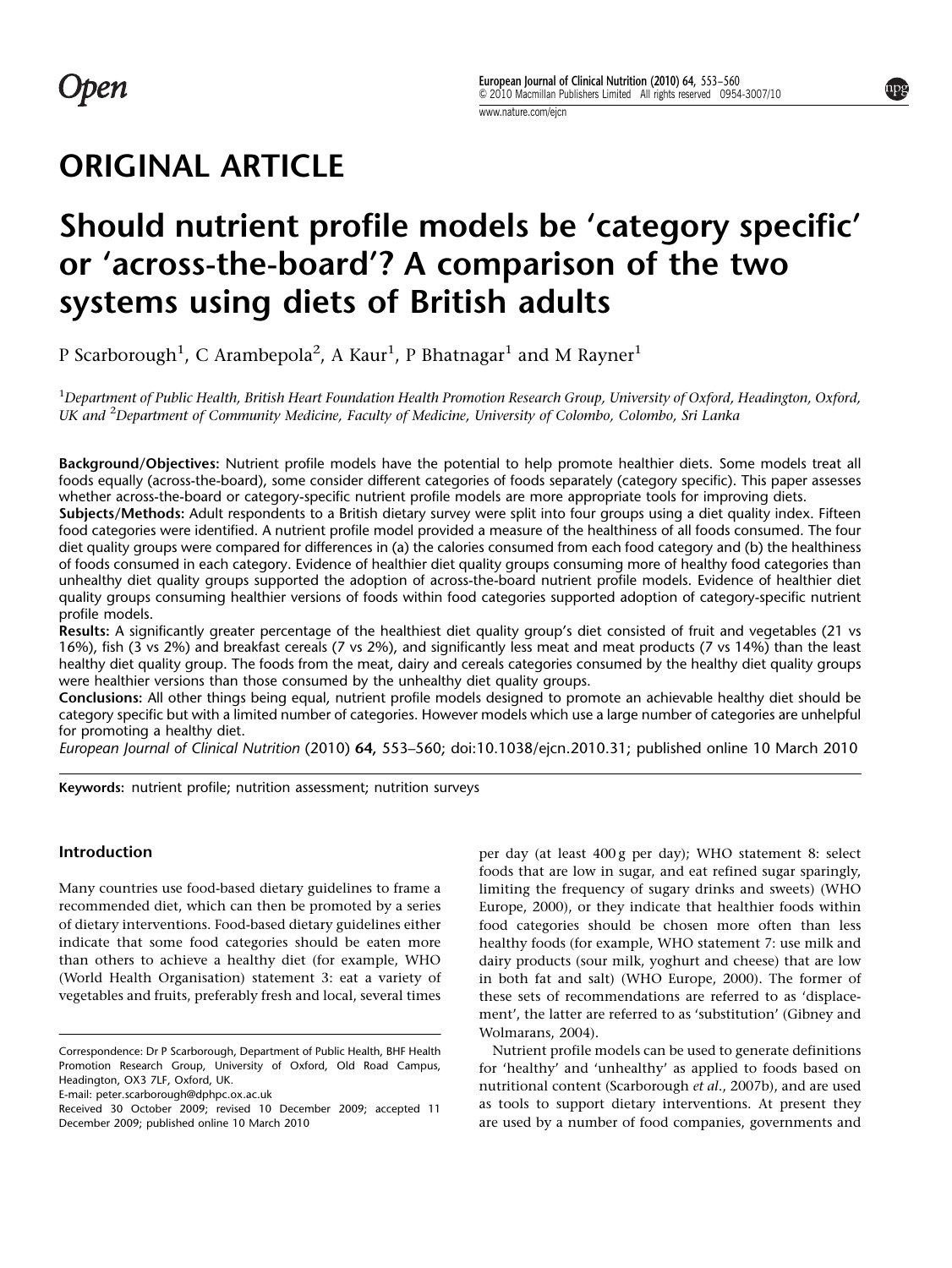non-governmental organisations to support labelling schemes aimed at identifying healthier products ([Swedish](#page-7-0) [National Food Administration, 2005;](#page-7-0) [Canadian Heart and](#page-6-0) [Stroke Foundation, 2009; Kraft Foods, 2009](#page-6-0)); to regulate the broadcast advertising of foods to children in the United Kingdom [\(Ofcom, 2006\)](#page-7-0); and to regulate health claims on foods in Australia and New Zealand [\(FSANZ, 2007](#page-6-0)). In addition, a model has been proposed by the European Commission for the regulation of health and nutrition claims in the EU (European Union) ([European Commission,](#page-6-0) [2009](#page-6-0)). Nutrient profile models are either 'category specific' (that is, different definitions of unhealthy are applied to different food categories) or 'across-the-board' (that is, the same definition of unhealthy is applied to all food categories) ([Scarborough](#page-7-0) et al., 2007b). Across-the-board models generally support the 'displacement' method for improving diets, whereas category-specific models support the 'substitution' method, although it is worth noting that nutrient profile models do not solely involve food categories to support the substitution message in favour of the displacement message. There may also be technical reasons, such as adjusting calculations for foods with very high water content. Differences between nutrient profile models are of practical importance because in some cases the initiatives supported by these nutrient profile models will co-exist, delivering potentially misleading messages to consumers (for example, health claims being shown on a breakfast cereal that is prohibited from being advertised on children's television).

The research questions for this paper are: (1) Are acrossthe-board or category-specific nutrient profile models more appropriate tools for improving diets? (2) If category-specific models are appropriate, which food categories should be included in a nutrient profile model?

These will be addressed by exploring the differences between a healthy diet and an unhealthy diet that is currently attained by the adult population of Great Britain, identifying whether these differences could best be resolved by displacement or substitution, or both, and then applying the results to the design of nutrient profile models.

## Materials and methods

The analysis for this study used food intake data from the National Diet and Nutrition Survey (NDNS) for 19–64 year olds conducted in 2000/2001 in Great Britain ([Henderson](#page-6-0) et al[., 2002\)](#page-6-0) and food composition data from the UK Nutrient Databank, collected to support the NDNS.

The NDNS assessed the diets of 1722 adults aged 19–64 years living in residential homes in Great Britain between July 2000 and June 2001. Each subject was asked to complete a 7-day diary recording the weighed intake of all foods consumed both in and out of the home, and to complete a 24-h urine sample to assess sodium intakes. The analyses for this paper included all respondents that completed the 7-day food diary and the 24-h urine sample and did not report feeling unwell during the data collection period  $(n = 1117)$ . All foods and drinks, which were consumed by the NDNS respondents, were allocated to one of 7749 different food codes included in the nutrient databank. There were 4612 separate food and beverages consumed by at least one subject in the survey and that were used in the analyses reported in this paper.

#### Categorising the sample on the basis of 'healthiness of diet'

Four diet quality groups were identified using the Diet Quality Index (DQI). The DQI is a tool for assessing the nutritional quality of the diet. It has previously been validated against cardiovascular and cancer health outcomes using a large American cohort [\(Seymour](#page-7-0) et al., 2003). The DQI categorises diets of individuals on the basis of the percentage of energy from total fat and saturated fat, amounts of cholesterol and sodium, servings of fruits and vegetables and complex carbohydrates, and proportions of the recommended daily allowances of protein and calcium. NDNS participants were allocated to four diet quality groups based on their DQI scores, split by quartiles.

#### Identifying the healthiness of individual foods

The nutrient profiling model WXYfm was used to identify the healthiness of foods in the Nutrient Databank [\(Rayner](#page-7-0) et al[., 2005, 2009\)](#page-7-0). This model is used for regulating the broadcast advertising of foods to children in the United Kingdom, [\(Ofcom, 2006\)](#page-7-0) while a slightly modified version is used by Food Standards Australia New Zealand for regulating the use of health claims for foods ([FSANZ, 2007\)](#page-6-0). Validation of this model is described elsewhere [\(Scarborough](#page-7-0) et al., [2007a;](#page-7-0) [Arambepola](#page-6-0) et al., 2008).

Model WXYfm is a scoring system that rates individual foods on a scale from  $-15$  (most healthy) to  $+40$  (least healthy) based on their content of energy, saturated fat, total sugars, sodium, fruit and vegetables, fibre and protein (as a marker for iron and calcium). A detailed description of the algorithm used by the model is provided elsewhere [\(Rayner](#page-7-0) et al[., 2009](#page-7-0)). For each individual respondent, the average WXYfm score was defined as the mean WXYfm score for all foods that were consumed by the individual within the 7-day data collection period, weighted by the amount of energy that the food contributed to the diet. This weighting ensures that foods that were eaten frequently or in large portion sizes made a greater contribution to the average WXYfm score of each individual than foods that were eaten infrequently or in small portion sizes. Although weighting by energy provides extra weight to energy dense foods, similar problems arise for the other options of weighting (for example, weighting by grams gives extra weight to foods with high water content). As the results of this paper are predominately presented by food category (see below) the effect of this weighting should be minimised, because energy density of foods within

554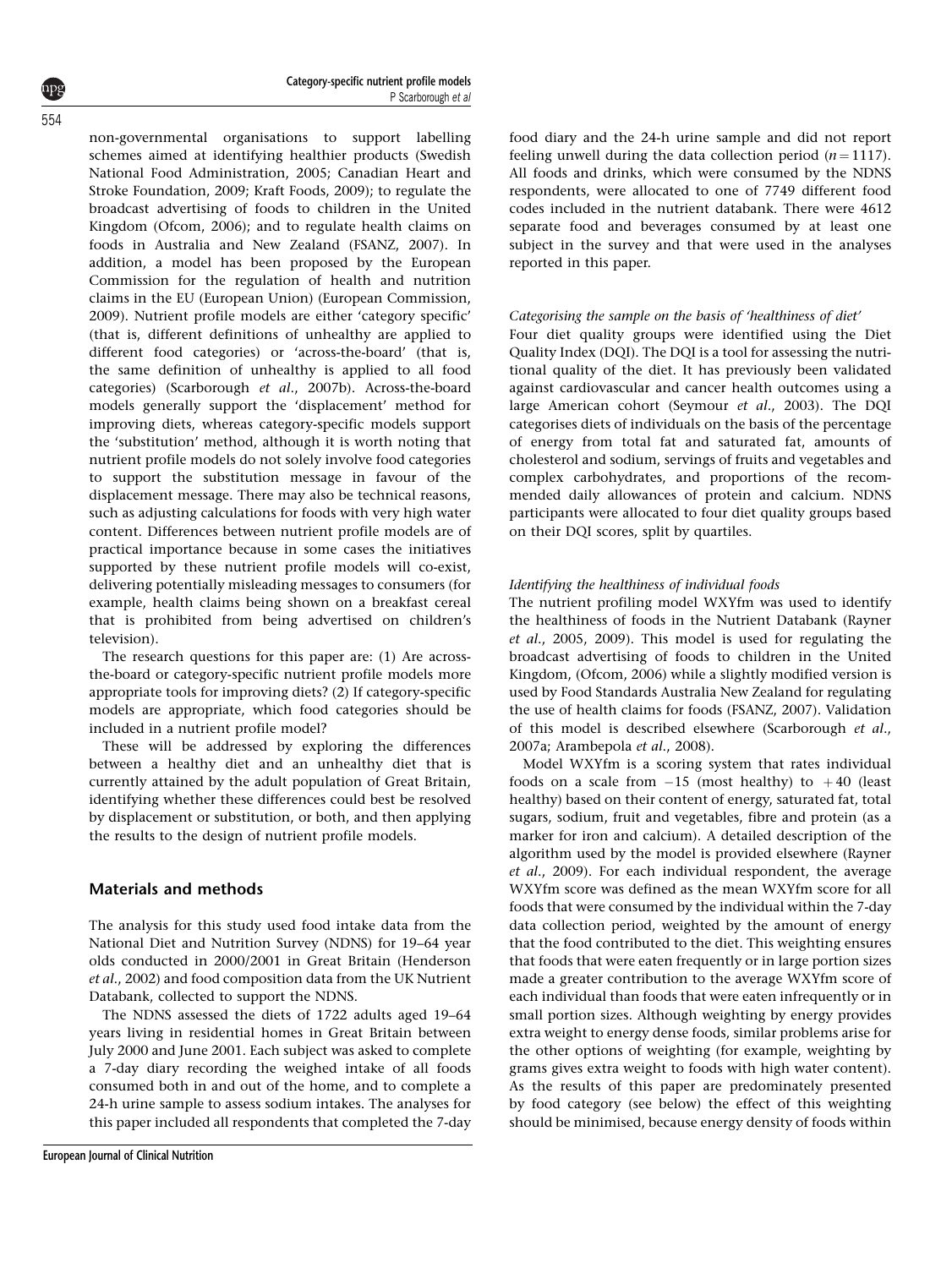food categories is more homogeneous than between food categories.

#### Identifying categories of foods

The food categories chosen for this paper were those that were developed for the February 2009 version of the proposed EU nutrient profile model. The EU nutrient profile model is a category-specific model with threshold criteria (for making a health or nutrition claim) based on saturated fat, sodium and total sugar content. Table 1 shows some aspects of the development of this model between June 2008 and March 2009 (criteria within categories have also changed). For this study, we opted to use the third version of the model. The food categories from the proposed EU nutrient profile model were selected for this paper for two reasons: first because they split all foods into many categories; and second because the proposed EU nutrient profile model is potentially a very important tool that could affect the public health of the residents of the EU—therefore, its development deserves close scrutiny.

The foods in the nutrient databank were assigned to the EU model categories by assigning whole sub-food groups (of which there are 117 in the UK nutrient databank, for example, 'wholemeal bread', 'fruit pies', 'ice cream', and so on) to one of the 13 food categories used by the proposed EU model. In most instances, the choice of which food category each sub-food group should be assigned to was unproblematic. However, the 'cereal products, except breakfast cereals' and 'other foods' categories were not straightforward. For these two categories, the following sub-food groups were included: cereal products, except breakfast cereals—'pasta', 'rice', 'other cereals' (such as, semolina, dumplings, Yorkshire pudding, and so on), 'white bread', 'crisps and savoury snacks', 'biscuits', 'fruit pies', 'buns, cakes and pastries', 'cereal-based milk puddings', 'sponge puddings', 'other cereal-based puddings'; other foods—'other dairy desserts' (such as, chocolate cream desserts, junket, egg custard, and so on), 'sugar', 'preserves', 'sweet spreads, fillings, icing', 'sugar confectionery', 'chocolate confectionery', 'savoury sauces, pickles and condiments'.

Table 1 Food categories and exemptions of foods during the four developmental stages of the proposed EU nutrient profile model

| Euro 1 June 2008                             | Euro 2 October 2008                                                              | Euro 3 February 2009                                                                                                                                  | Euro 4 March 2009                                                                                                                                                                                                                                                                                                                                                               |
|----------------------------------------------|----------------------------------------------------------------------------------|-------------------------------------------------------------------------------------------------------------------------------------------------------|---------------------------------------------------------------------------------------------------------------------------------------------------------------------------------------------------------------------------------------------------------------------------------------------------------------------------------------------------------------------------------|
| Food categories                              |                                                                                  |                                                                                                                                                       |                                                                                                                                                                                                                                                                                                                                                                                 |
| Vegetable oils<br>Spreadable fats            | Vegetable oil and spreadable fats<br>Fruit, vegetable, nut and their<br>products | Vegetable oils and spreadable fats<br>Fruits, vegetables and their products<br>except oils                                                            | Vegetable oils, butter and spreadable fats<br>Products of fruit and vegetables except oil                                                                                                                                                                                                                                                                                       |
| Fruits, vegetables and their<br>products     | Nut, seeds, kernels                                                              | Seeds and their products except<br>oils                                                                                                               | Seed products except oil                                                                                                                                                                                                                                                                                                                                                        |
| Meat and meat products                       | Meat or meat product                                                             | Meat or meat-based products                                                                                                                           | Meat-based products                                                                                                                                                                                                                                                                                                                                                             |
| Fish and fish products                       | Fish                                                                             | Fish, fishery products, crustaceans and<br>molluscs                                                                                                   | Fishery products, crustaceans and molluscs                                                                                                                                                                                                                                                                                                                                      |
| Dairy products<br>Cereal and cereal products | Dairy product except cheese<br>Cheese                                            | Dairy-based products, except cheese<br>Cheeses                                                                                                        | Dairy products except cheeses<br>Cheeses                                                                                                                                                                                                                                                                                                                                        |
| Other foods                                  | Cereal products except breakfast<br>cereals                                      | Breads containing at least 3 g of fibre<br>per 100 g or at least 1.5 g fibre per<br>100 kcal                                                          | Cereal and cereal products except breakfast<br>cereals and fine bakery wares                                                                                                                                                                                                                                                                                                    |
|                                              | <b>Breakfast cereals</b>                                                         | Cereal and cereal products except<br>breakfast cereals                                                                                                | Biscuits and other fine bakery wares                                                                                                                                                                                                                                                                                                                                            |
|                                              | Ready meal, soup and sandwich<br>Non-alcoholic beverages<br>Other foods          | <b>Breakfast cereals</b><br>Ready meals, soups, sandwiches<br>Non-alcoholic beverages<br>Other foods                                                  | <b>Breakfast cereals</b><br>Ready meals, soups, sandwiches<br>Soy-based products 3<10% soy protein<br>Soy-based products 10% < soy protein<br>Non-alcoholic beverages<br>Other foods                                                                                                                                                                                            |
| Exemptions                                   |                                                                                  |                                                                                                                                                       |                                                                                                                                                                                                                                                                                                                                                                                 |
| Fruit and vegetables                         | Fruit, vegetables and juices<br>without added sugar.                             | Fruits, vegetables, and their products<br>if they do not contain added sugars,<br>salt or fat except vegetable oils.<br>Honey<br>Table top sweeteners | Fruits, vegetables, and their products<br>(not containing added sugars, salt or fat<br>except vegetable oils)<br>Meats and edible meat offal<br>Fishes and crustaceans, molluscs and<br>other aquatic invertebrate<br>Milks falling<br>Eggs falling<br>Breads containing at least 3 g fibre per<br>100 g, or at least 1.5 g fibre per 100 kcal<br>Honey<br>Table top sweeteners |

European Journal of Clinical Nutrition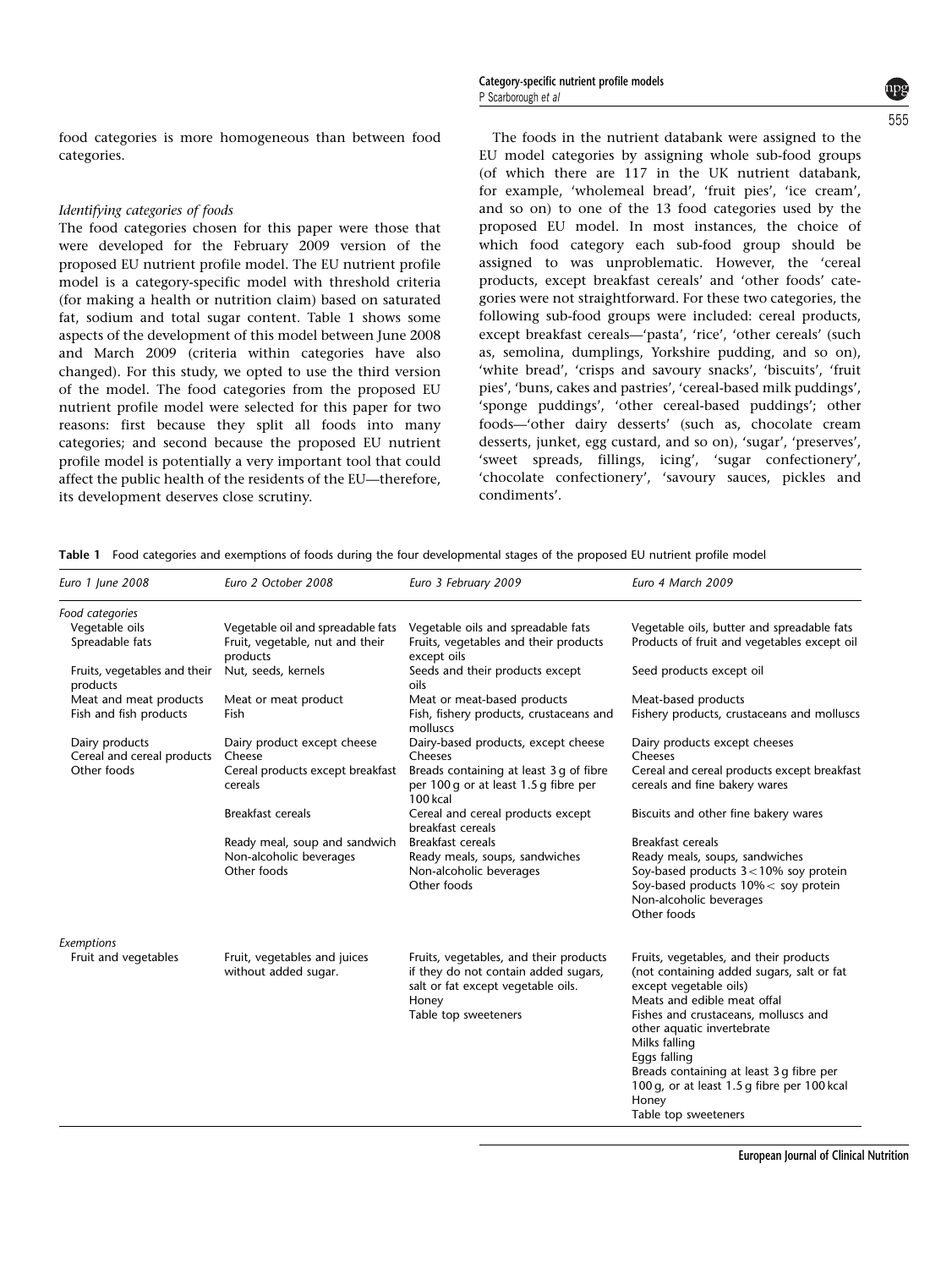Comparisons between healthy and unhealthy diet quality groups For each respondent to the NDNS, an average WXYfm food score was calculated for each of the 13 food categories, as well as for all foods consumed. In addition, the total energy consumed from foods in each of the 13 food categories, as well as for all foods combined, was calculated. These variables were used to calculate the average WXYfm score for each food category (and also for all foods) and each of the four diet quality groups. In addition, the average energy consumption for each of the 13 food categories (and also for all foods) and each of the four diet quality groups was calculated.

Average WXYfm scores and average energy consumptions for different diet quality groups were then compared, and the results were examined for evidence of whether the healthy and unhealthy diet quality groups differed by eating different amounts of the food categories (indicating that the displacement message and hence across-the-board nutrient profile models may be appropriate for supporting dietary advice) or by eating foods from within the food categories that were more or less healthy (indicating that the substitution message and hence category-specific nutrient profile models may be appropriate), or both.

#### Statistical analysis

Descriptive statistics were developed for each of the diet quality groups that included the sex, age, socioeconomic and ethnic distribution of the groups. Significance tests of the differences between diet quality groups were conducted using a non-parametric test for trends. All statistical analyses were conducted using the Stata software package, version 10 ([Statacorp, 2007](#page-7-0)).

### Results

Table 2 reports descriptive statistics of the different diet quality groups and shows that healthy eaters were more likely to be female, older, non-manual workers and vegetarians. As has been shown elsewhere [\(Arambepola](#page-6-0) et al., [2008](#page-6-0)), the average healthiness of foods consumed by the diet quality group (average WXYfm score, measured by the nutrient profile model) is positively associated with the healthiness of the diet quality group.

[Table 3](#page-4-0) shows a breakdown of the average diet of the four diet quality groups by the food categories. In general, there was a strong trend for greater absolute consumption of all food categories by the less healthy diet quality groups (results for absolute consumption are available from the investigators). The exceptions to this were the 'seeds and their products, except oils' and 'fruits, vegetables and their products, except oils' (which includes potato and potato products) categories in which there was similar absolute consumption across the diet-groups, and the 'fish or fish products, crustaceans and molluscs' and 'breakfast cereals' categories in which there was greater absolute consumption in the healthier diet quality groups.

In relative terms (that is, the percentage of the diet that consisted of each food category), there was similar consumption across the diet quality groups of the 'seeds and their products, except oils', 'dairy products, except cheeses', 'cheeses', 'breads with minimum fibre requirement', 'cereal products, except breakfast cereals' and 'ready meals, soups and sandwiches' categories. There were considerable differences in consumption of the 'fruits, vegetables and their products, except oils', 'fish or fish products, crustaceans and molluscs' and 'breakfast cereals' categories, from which the healthier diet quality groups received a greater proportion of their dietary energy, and the 'meat or meat-based products', 'vegetable oils and spreadable fats', 'non-alcoholic beverages' and 'other foods' categories, from which the healthier diet quality groups received a smaller proportion of their dietary energy.

The 'cereal products, except breakfast cereals' category includes many cereal-based biscuits, cakes and desserts, as well as pasta, rice and other savoury cereal-based dishes. When the 'breads with minimum fibre content', 'cereal

| <b>Table 2</b> Descriptive characteristics of diet quality groups |  |  |  |  |
|-------------------------------------------------------------------|--|--|--|--|
|-------------------------------------------------------------------|--|--|--|--|

| Characteristic                                            | Diet quality groups |      |      |                   |             |  |
|-----------------------------------------------------------|---------------------|------|------|-------------------|-------------|--|
|                                                           | 1 (most healthy)    | 2    |      | 4 (least healthy) | P for trend |  |
| Males (%)                                                 | 23.9                | 37.4 | 48.2 | 72.5              | < 0.001     |  |
| Age (years, mean)                                         | 45.0                | 42.8 | 42.1 | 41.4              | 0.010       |  |
| White ethnicity (%)                                       | 95.1                | 95.4 | 95.6 | 94.6              | 0.941       |  |
| Non-manual workers (%)                                    | 72.5                | 63.0 | 62.4 | 48.4              | < 0.001     |  |
| Vegetarian (%)                                            | 11.4                | 4.6  | 5.5  | 1.4               | < 0.001     |  |
| Body mass index ( $\text{kg/m}^2$ , mean)                 | 26.4                | 26.1 | 26.8 | 27.0              | 0.312       |  |
| Energy consumption (kcal/day, mean)                       | 1667                | 1844 | 2013 | 2324              | < 0.001     |  |
| Average WXYfm score, across all foods consumed in 7 days: | 4.6                 | 6.1  | 7.4  | 8.2               | < 0.001     |  |
| N                                                         | 184                 | 307  | 346  | 280               |             |  |

Lower WXYfm scores indicate healthier foods. Respondents split into diet quality groups by quartiles of the Diet Quality Index score. The term 'vegetarians' include all those who identified themselves as either vegetarian or vegan, and therefore include some individuals who consume fish or white meat.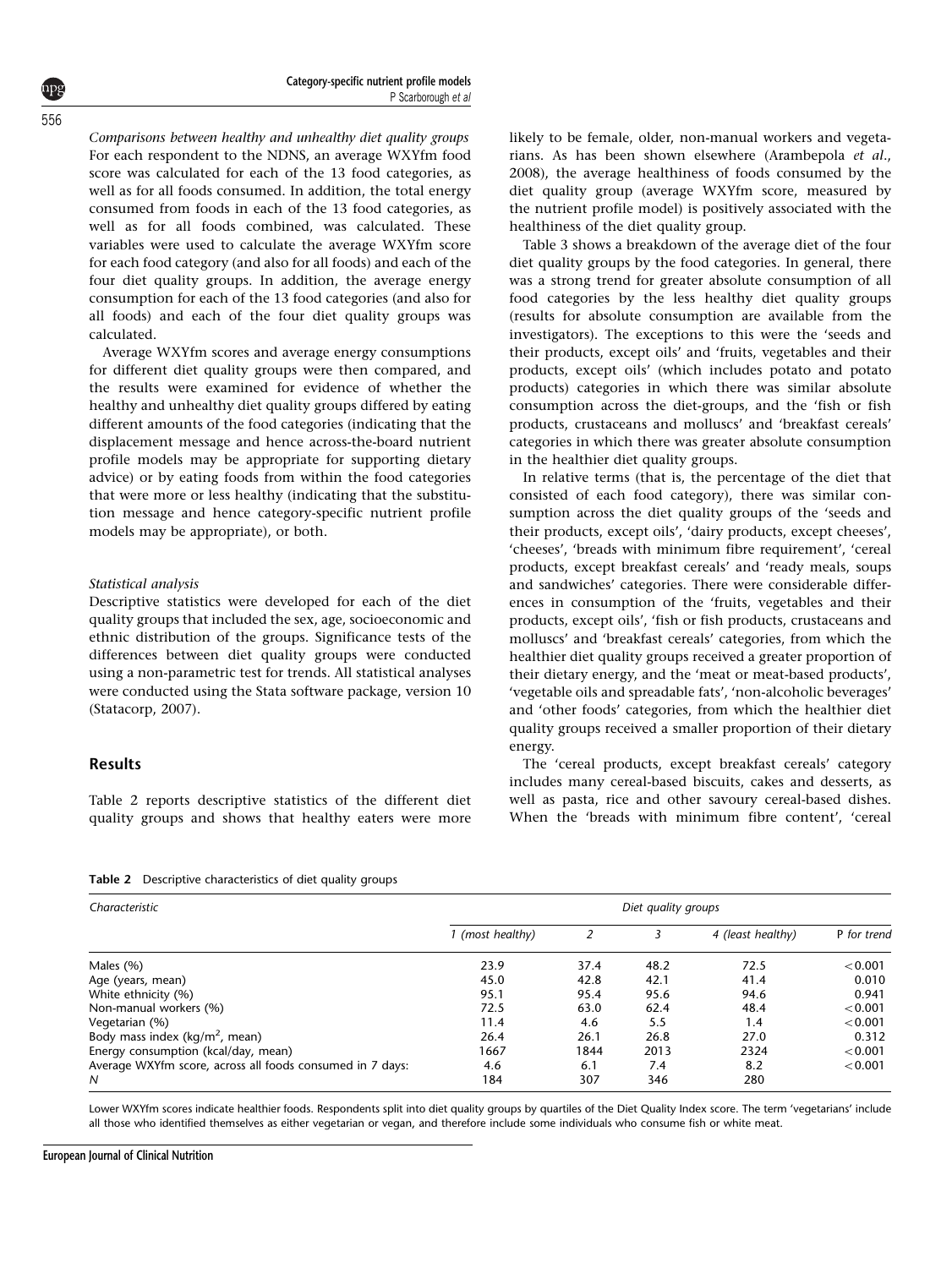<span id="page-4-0"></span>

|  |  |  |  | Table 3 Percentage contribution (weighted by energy) to total diet of food categories by diet quality groups |
|--|--|--|--|--------------------------------------------------------------------------------------------------------------|
|--|--|--|--|--------------------------------------------------------------------------------------------------------------|

| % of total diet $(s.e.)^a$                         | Diet-group 1<br>(most healthy) | Diet-group 2 | Diet-group 3 | Diet-group 4<br>(least healthy) | P for trend<br>(for % total diet) |
|----------------------------------------------------|--------------------------------|--------------|--------------|---------------------------------|-----------------------------------|
| Vegetable oils and spreadable fats                 | 2.6(0.2)                       | 3.5(0.2)     | 4.1(0.2)     | 4.8(0.2)                        | < 0.001                           |
| Fruits, vegetables and their products, except oils | 20.7(0.6)                      | 17.6(0.4)    | 16.9(0.3)    | 15.5(0.4)                       | < 0.001                           |
| Seeds and their products, except oils              | 0.7(0.1)                       | 0.6(0.1)     | 0.5(0.1)     | 0.6(0.1)                        | 0.021                             |
| Meat or meat-based products                        | 6.9(0.4)                       | 9.5(0.4)     | 10.4(0.3)    | 14.2(0.4)                       | < 0.001                           |
| Fish or fish products, crustaceans and molluscs    | 3.1(0.2)                       | 2.8(0.2)     | 2.3(0.2)     | 2.2(0.2)                        | < 0.001                           |
| Dairy products, except cheeses                     | 9.8(0.4)                       | 9.5(0.3)     | 9.3(0.3)     | 9.2(0.3)                        | 0.109                             |
| Cheeses                                            | 2.6(0.2)                       | 2.7(0.2)     | 3.1(0.2)     | 2.9(0.2)                        | 0.231                             |
| Breads with minimum fibre requirement <sup>b</sup> | 12.7(0.4)                      | 12.7(0.4)    | 12.5(0.3)    | 13.0(0.4)                       | 0.819                             |
| Cereal products, except breakfast cereals          | 9.5(0.4)                       | 9.6(0.4)     | 10.2(0.4)    | 10.2(0.5)                       | 0.540                             |
| Breakfast cereals                                  | 7.2(0.4)                       | 5.2(0.3)     | 4.1(0.3)     | 2.4(0.2)                        | < 0.001                           |
| Ready meals, soups and sandwiches                  | 8.9(0.5)                       | 8.8(0.4)     | 8.9(0.3)     | 8.6(0.4)                        | 0.529                             |
| Non-alcoholic beverages                            | 0.7(0.2)                       | 1.1(0.1)     | 1.2(0.1)     | 1.2(0.1)                        | < 0.001                           |
| Other foods                                        | 6.7(0.4)                       | 8.2(0.4)     | 9.7(0.3)     | 8.8(0.4)                        | < 0.001                           |

a Weighted by energy intake. Note that totals do not sum to 100%, since the figures for each food category are the mean of the % of total diet for each respondent within the diet-group.

<sup>b</sup>Minimum 3 g fibre per 100 g or 1.5 g fibre per 100 kcal.

Table 4 Average WXYfm score by food category of the proposed EU nutrient profile model and diet quality group

| Average WXYfm score $(s.e.)^a$                     | Diet-group 1<br>(most healthy) | Diet-group 2 | Diet-group 3 | Diet-group 4<br>(least healthy) | P for<br>trend |
|----------------------------------------------------|--------------------------------|--------------|--------------|---------------------------------|----------------|
| Vegetable oils and spreadable fats                 | 23.6(0.03)                     | 24.2 (0.02)  | 24.5 (0.01)  | 25.1(0.01)                      | < 0.001        |
| Fruits, vegetables and their products, except oils | $-1.0(0.01)$                   | $-0.0(0.01)$ | 1.0(0.01)    | 1.8(0.01)                       | < 0.001        |
| Seeds and their products, except oils              | 3.1(0.05)                      | 3.2(0.06)    | 3.8(0.06)    | 3.9(0.04)                       | 0.156          |
| Meat or meat-based products                        | 6.5(0.04)                      | 8.2(0.02)    | 9.6(0.02)    | 11.3(0.01)                      | < 0.001        |
| Fish or fish products, crustaceans and molluscs    | 1.9(0.04)                      | 2.8(0.04)    | 3.2(0.04)    | 2.7(0.04)                       | 0.112          |
| Dairy products, except cheeses                     | 1.7(0.01)                      | 2.7(0.01)    | 3.5(0.02)    | 3.5(0.01)                       | < 0.001        |
| Cheeses                                            | 18.5(0.07)                     | 20.8(0.03)   | 21.8(0.02)   | 22.2(0.02)                      | < 0.001        |
| Breads with minimum fibre requirement <sup>b</sup> | 1.8(0.01)                      | 2.4(0.01)    | 2.6(0.01)    | 2.8(0.01)                       | < 0.001        |
| Cereal products, except breakfast cereals          | 9.3(0.03)                      | 10.6(0.02)   | 12.6(0.02)   | 13.6 (0.02)                     | < 0.001        |
| <b>Breakfast cereals</b>                           | 6.5(0.04)                      | 8.0(0.03)    | 8.8(0.03)    | 8.4(0.04)                       | 0.018          |
| Ready meals, soups and sandwiches                  | 2.6(0.03)                      | 4.2(0.02)    | 4.3(0.02)    | 5.1(0.02)                       | < 0.001        |
| Non-alcoholic beverages                            | 1.8(0.01)                      | 1.7(0.01)    | 1.8(0.01)    | 1.8(0.01)                       | 0.030          |
| Other foods                                        | 15.9(0.03)                     | 16.3 (0.02)  | 17.1(0.01)   | 17.4 (0.02)                     | < 0.001        |

<sup>a</sup>Weighted by energy intake. Note that lower WXYfm scores indicate healthier foods. <sup>b</sup>Minimum 3 g fibre per 100 g or 1.5 g fibre per 100 kcal.

products, except breakfast cereals' and 'breakfast cereals' categories are combined, there was greater relative consumption in the healthier diet-groups than the unhealthy dietgroups. This is in general agreement with dietary advice to eat more cereals and starchy foods (for example, WHO statement 2: eat bread, grains, pasta, rice or potatoes several times per day ([WHO Europe, 2000](#page-7-0))).

Table 4 shows the weighted average WXYfm score for the foods that are consumed by each of the diet quality groups within each of the food categories. In this study, lower average WXYfm scores indicate healthier versions of foods from within the food categories were consumed by the diet quality groups (for example, within the 'bread with minimum fibre requirement' category wholemeal bread scores -3 and white bread scores 1). In general, there was a strong trend towards consumption of healthier versions of foods from within food categories (indicated by lower WXYfm scores) in the healthier diet quality groups. The exceptions to this were the 'seeds and their products, except oils', 'fish or fish products, crustaceans and molluscs' and 'non-alcoholic beverages' in which the healthiness of the foods consumed by the diet quality groups were similar.

# Discussion

It is shown in this paper that, to achieve a diet consumed by those in the healthy diet quality groups, consumers of unhealthy diets would have both to consume different quantities of food categories (displacement) and consume healthier versions of foods from within food categories (substitution), suggesting that food-based dietary guidelines are correct in adopting both displacement and substitution messages. The results also have implications for the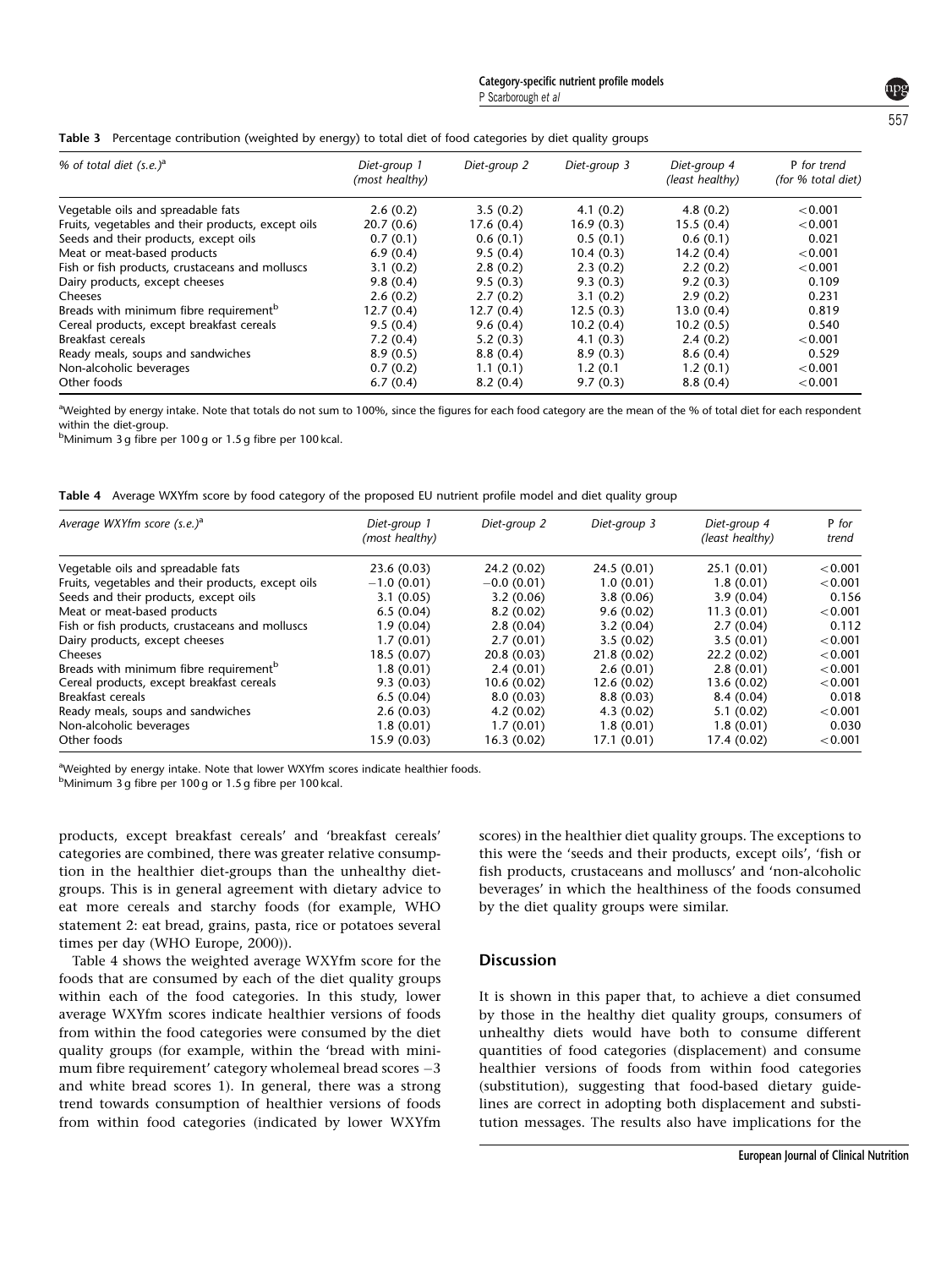development of nutrient profile models, with regard to the choice of whether to include food categories and if so how many. In this study, it is important to consider that the introduction of food categories has costs as well as benefits. Food categories are very difficult to define accurately, which is especially problematic when there is a need for a model that is compulsory rather than voluntary. Regulatory bodies designing nutrient profile models for use in food legislation generally favour models with as few categories as possible to simplify enforcement. Moreover, the ability of a nutrient profile model to support interventions encouraging displacement is weakened by including many food categories, because this results in the healthier versions of two different food categories being equated by the nutrient profile model, whereas displacement advice may recommend that consumption of foods from one of the food categories is reduced in favour of the other food category. In spite of this, the results presented here indicate that nutrient profile models all other things being equal—should have a limited number of food categories. This paper presents a useful starting point for deciding which food categories to include in a nutrient profile model. It suggests food categories should be included in which there is evidence that those with a healthy diet consume healthier versions of foods within those categories than those with an unhealthy diet, but that there is no need to include categories in which there is no evidence that healthier versions of foods within those categories are consumed by those who achieve a healthier diet.

In this analysis, we found that those with healthy diets in Great Britain consume healthier foods within the following categories: 'meat or meat-based products', 'dairy products, except cheeses', 'breads with minimum fibre content', 'cereal products, except breakfast cereals', 'ready meals, soups and sandwiches' and 'breakfast cereals'. It seems reasonable that these categories should be included within nutrient profiling models. Conversely, we found no evidence that those with healthy diets consumed healthier versions of foods within the categories 'seeds and their products, except oils', 'fish or fish products, crustaceans and molluscs' and 'non-alcoholic beverages', so there is no need to include these categories in nutrient profile models. In three other categories, healthier versions were consumed by the healthy diet-groups than the less healthy diet-groups: 'vegetable oils and spreadable fats', 'fruits, vegetables and their products, except oils' and 'cheeses'. As greater consumption of all the foods in the 'fruits, vegetables and their products, except oils' is generally recommended by food-based dietary guidelines, there is no need to include a separate food category for fruits and vegetables in a nutrient profile model. The 'vegetable oils and spreadable fats' category can have a substantial effect on the levels of saturated fat in the diet, and for this reason it may be prudent to include it as a food category to direct consumers towards products with lower levels of saturated fat. Some people have made a similar argument for the inclusion of 'cheeses' as a separate category because cheese is an important source of calcium for many people and hence the consumption of healthier versions of cheese should be encouraged. This is less compelling, though, as in general the distinction between 'healthy' and 'unhealthy' versions of cheese is because of levels of salt and saturated fat rather than calcium. Second, calcium is readily available in other food categories (most notably 'dairy products, except cheese') which generally have a more favourable nutrient profile than cheese.

The food categories used for this analysis were developed for the European Commission nutrient profile model, which will be used for the compulsory regulation of health and nutrition claims. According to our analysis, many of the suggested food categories are unnecessary. This may also be the case for food categories used by nutrient profile models developed for voluntary purposes by food companies. For example, the Sensible Solution scheme used by Kraft to identify foods that can either be marketed to children or carry a logo is based on a nutrient profile model that has 16 different food categories, including cookies, salted snacks and mayonnaise ([Kraft Foods, 2009](#page-6-0)), and the nutrition profiling system introduced by Nestle to identify foods, which can be advertised to children has 25 food categories including salty and savoury biscuits, ice creams and chocolate ([Nestle, 2008](#page-7-0)). It would seem unlikely that people who achieve a healthy diet do so by consuming healthier versions of ice cream than those who consume an unhealthy diet. Nutrient profile models that include such categories encourage substitution within food categories when there is no evidence that this is appropriate advice for consumers seeking to achieve a healthy diet.

#### Strengths and weaknesses of study

The methods and results described in this paper illustrate a novel use for nutrient profiling, that of exploring whether the difference between healthy diets and unhealthy diets is due to different consumption patterns within food categories, between food categories or both. The advantage of using a nutrient profile model in such a way is that the differences in foods consumed within food categories by the different diet quality groups can be assessed objectively, as opposed to relying on value judgments regarding the relative 'healthiness' of different foods within categories. However, it should be noted that both the categorisation of foods by the nutrient profile model and the categorisation of diets by the dietary quality index are imprecise measures of 'healthiness', which could introduce error into the results. In addition, as with all situations involving food categories, the results are affected by the decisions regarding which foods are included in which of the categories.

The NDNS that provided the data for this analysis was well suited to measuring dietary intake of a representative sample from Great Britain. In spite of the intrusive nature of the data collection, a large sample was attained although the response rate was disappointingly low, increasing the likelihood of non-response bias [\(Henderson](#page-6-0) et al., 2002). As with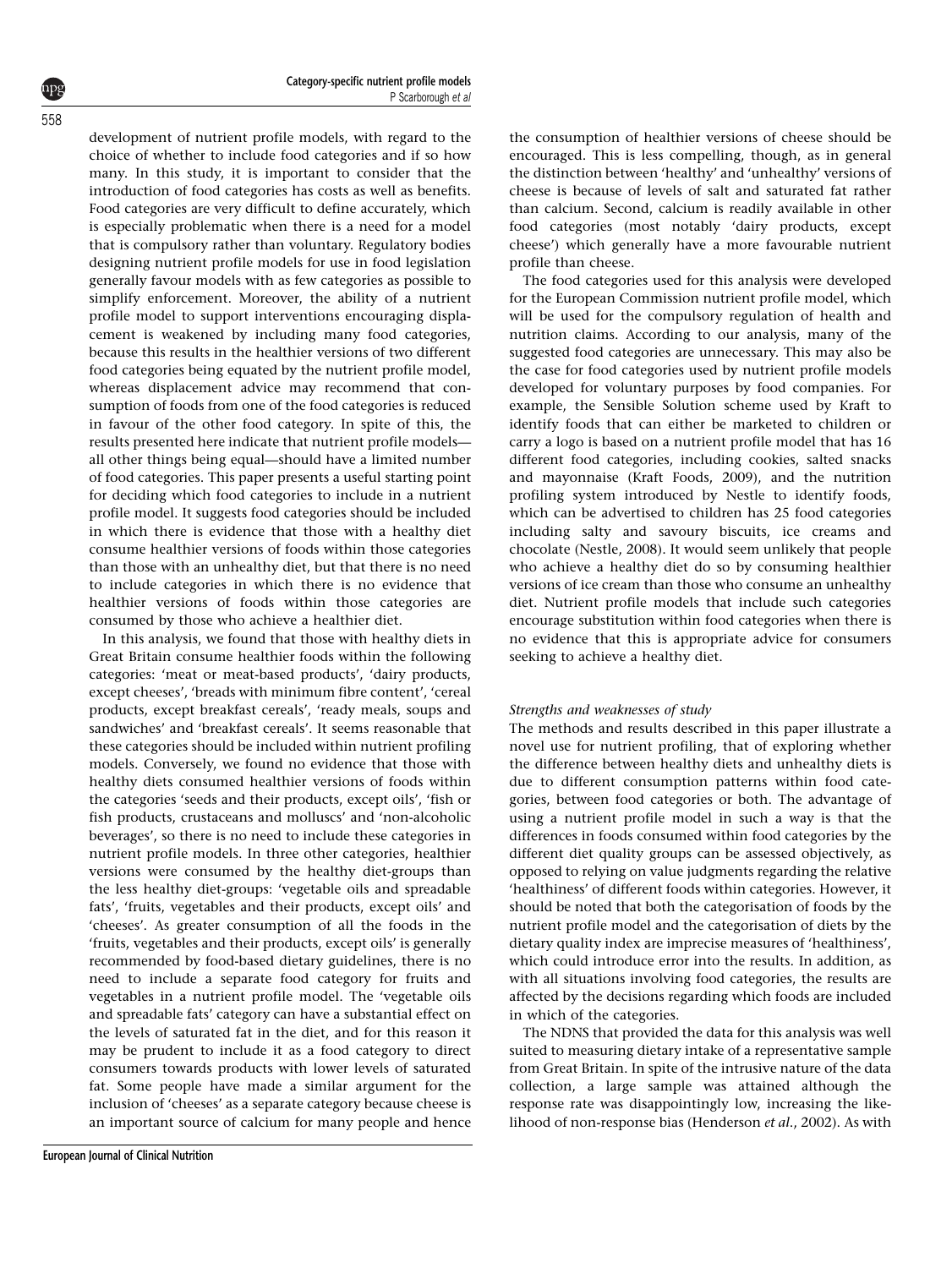<span id="page-6-0"></span>all dietary surveys, the results may be affected by differential under-reporting. It is generally found with dietary surveys that individuals who report a healthy diet are more likely to under-report than those who do not (Becker and Welten, 2001; [Scagliusi](#page-7-0) et al., 2008), and this differential underreporting has been shown for a national survey of young people, conducted in 1997 using similar methods to the NDNS (Gibson and Neate, 2007). Under-reporting in the NDNS may be one reason for the difference in overall energy intake between the four dietary groups examined here—from an average energy intake of 1667 kcal/day in the healthiest diet-group to 2324 kcal/day in the least healthy diet-group. If some of this difference is due to differential under-reporting, then the gradients in amount of food consumed between dietary groups is likely to be shallower than reported here, as are the differences in proportion of diet consumed for the different food groups and the difference in healthiness of foods consumed in each group, because respondents are more likely to under-report unhealthy foods than healthy foods (Becker and Welten, 2001).

The data used in this analysis are cross-sectional. Ideally, the analysis should consider individuals who have moved from an unhealthy diet to a healthy one (or vice versa) and assess whether that change was the result of displacement, substitution or both. Such an analysis would require a longitudinal data set with at least two dietary data collection points, which was not available to the authors.

The analysis only looked at one categorisation of foods. Further work could be conducted using different methods for categorising foods. Similarly, the dietary data analysed here were collected from British adults, and it is not clear whether similar results would be found using other national data sets because different countries tend to have different diets ([Tukker](#page-7-0) et al., 2009). However, the methods used here could easily be reproduced with other national dietary data sets.

#### Unanswered questions and further research

An important question that has not yet been addressed is whether the potential health gains that could be achieved by displacement are greater than by substitution or vice versa. One way of answering this question would be to model the effect of the unhealthy diet quality group moving to a healthier diet through substitution alone and through displacement alone and compare the results. Addressing this issue could lead to more informed prioritisation of dietary interventions.

## Conclusions

Healthy diets of British adults are characterised by a greater consumption of fruit and vegetables, breakfast cereals and fish, smaller consumption of meat and 'other foods' (including sugary and fatty foods, such as confectionery) and greater consumption of healthier foods from within the meat, dairy and cereals groups, and healthier versions of meals, soups and sandwiches than for unhealthy diets. Nutrient profile models designed to promote this healthy diet should, all other things being equal, be category specific but with a limited number of categories focused on meat, dairy, cereals and ready meals. Nutrient profile models of this kind will also be broadly in agreement with food-based dietary guidelines. However models which use a large number of categories are unhelpful for promoting a healthy diet. Nutrient profiling model WXYfm used for regulating the broadcast advertising of foods to children in the UK and, in an adapted form, for regulating health claims for foods in Australia, continues to be one of the best validated nutrient profiling models and the most appropriate for its applications.

### Conflict of interest

The authors declare no conflict of interest.

#### Acknowledgements

Peter Scarborough, Asha Kaur, Prachi Bhatnagar and Mike Rayner are supported by the British Heart Foundation, grant numbers PPC/Jul05/5b and PPC/JAN05/6biii. Carukshi Arambepola was supported by the University of Oxford during the development of this paper, and is now supported by the University of Colombo, Sri Lanka. The British Heart Foundation had no role in the design, implementation, analysis and interpretation of the research.

#### References

- Arambepola C, Scarborough P, Rayner M (2008). Validating a nutrient profile model. Public Health Nutr 11, 371–378.
- Becker W, Welten D (2001). Under-reporting in dietary surveys implications for development of food-based dietary guidelines. Public Health Nutr 4, 683–687.
- Canadian Heart and Stroke Foundation (2009). The Canadian Heart and Stroke Foundation Health Check. Internet: [http://www.](http://www.healthcheck.org/) [healthcheck.org/\(](http://www.healthcheck.org/)accessed October 2009).
- European Commission (2009). Working Document on the Setting of Nutrient Profiles. European Commission: Brussels.
- Food Standards Australia and New Zealand (2007). Calculation Method for Determining Foods Eligible to Make Health Claims. FSANZ: Canberra. Internet: [http://www.foodstandards.gov.au/\\_srcfiles/method%20to](http://www.foodstandards.gov.au/_srcfiles/method%20to%20determine%20eligibility%20_final_.pdf) [%20determine%20eligibility%20\\_final\\_.pdf](http://www.foodstandards.gov.au/_srcfiles/method%20to%20determine%20eligibility%20_final_.pdf) (accessed January 2009).
- Gibney M, Wolmarans P (2004). Dietary guidelines. In: Gibney M, Margetts B, Kearney J, Arab L (eds). Public Health Nutrition. Blackwell Science: Oxford. pp 133–143.
- Gibson S, Neate D (2007). Sugar intake, soft drink consumption and body weight among British children: further analysis of National Diet and Nutrition Survey data with adjustment for underreporting and physical activity. Int J Food Sci Nutr 58, 445–460.
- Henderson L, Gregory J, Swan G (2002). The National Diet and Nutrition Survey: Adults Aged 19 to 64 vol 1. HMSO: Norwich.
- Kraft Foods (2009). Sensible Solution Nutrition Criteria. Internet: [http://www.kraftfoods.com/kf/HealthyLiving/SensibleSolution/](http://www.kraftfoods.com/kf/HealthyLiving/SensibleSolution/NutritionCriteria.aspx) [NutritionCriteria.aspx](http://www.kraftfoods.com/kf/HealthyLiving/SensibleSolution/NutritionCriteria.aspx)(accessed January 2009).

European Journal of Clinical Nutrition